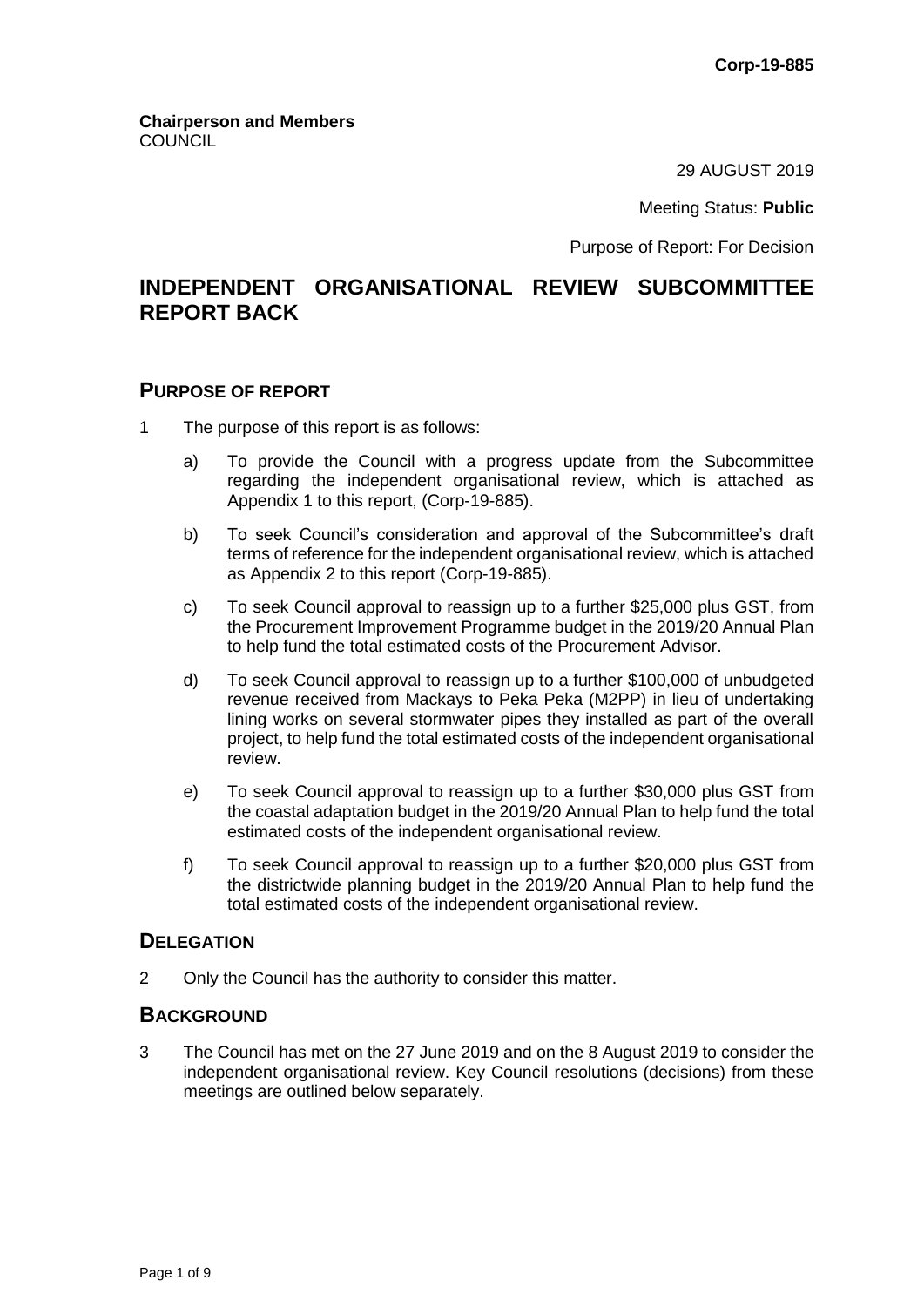#### Full Council meeting of 27 June 2019 – key resolutions

- 4 On 27 June 2019, the Council approved the commencement of an independent organisational review to include the following in its scope:
	- a) internal culture of the staff organisation, including staff satisfaction and turnover;
	- b) relationship and interface between governance and the staff organisation;
	- c) relationships with key stakeholders and the interface between the staff organisation and ratepayers;
	- d) the effective delivery of the Open for Business programme; and
	- e) the capacity and capability of the staff organisation to deliver the Council's objectives in a cost effective and efficient manner.
- 5 At that same meeting, the Council further agreed to the following:
	- a) A Subcommittee consisting of the Mayor, Chief Executive or alternate, three Councillors, Cr James Cootes, Cr John Howson, and Cr Janet Holborow and a mana whenua representative from the ART Confederation to be appointed by the Confederation, and be established immediately to oversee the process and the appointment of the independent reviewer for approval by Council;
	- b) The Subcommittee to develop the Terms of Reference for the independent review based on paragraph 4 (a) to (e) above, as soon as practicable for approval by Council;
	- c) The Chief Executive brings forward suggested entities/organisations for the Subcommittee to consider along with other suggestions in the procurement process;
	- d) The Subcommittee reports back to the Council to recommend the selection and appointment of the entity/organisation contracted to deliver the review;
	- e) The Subcommittee reports regularly to the Council on progress of the review;
	- f) The review preferably be completed in time to report to the last Council meeting on 26 September 2019 or earlier; and
	- g) The Council noted that decisions around the management of the unbudgeted spend for this review would be determined once the cost and timeframe for the review was determined.

#### Council meeting of 8 August 2019 – key resolutions

- 6 At its meeting on the 8 August 2019, the Council:
	- a) noted that there is no funding for this organisational review in the 2019/20 Annual Plan and authorised the Chief Executive to reassign \$10,000 (plus GST), from the 2019/20 economic development budget of \$25,000 (plus GST) for Major Events Feasibility works; and
	- b) noted that further funding for the Organisational Review will be required (for example, the costs of the reviewer), and will be the subject of a later report; and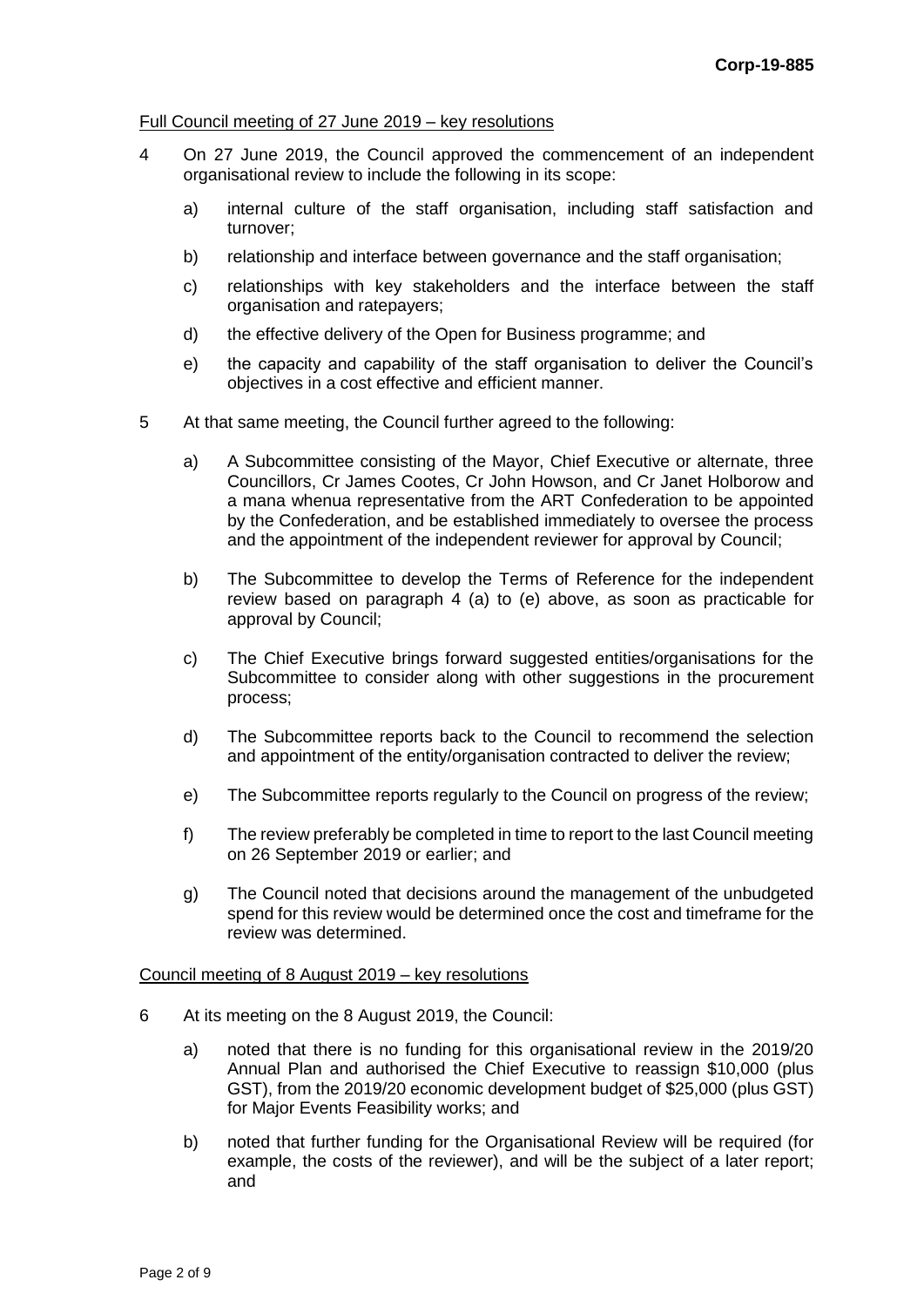- c) approved the Subcommittee to appoint a suitably qualified Terms of Reference Advisor and delegated authority to the Chief Executive to enter into any such contract(s) as advised by the Subcommittee; and
- d) approved the appointment of a suitably qualified Probity Advisor and delegated authority to the Chief Executive to enter into any such contract(s) as advised by the Subcommittee.

### Chief Executive Deliverables

- 7 Since 27 June 2019, the Chief Executive has assigned the Group Manager Corporate Services and the Corporate Business Improvement Manager, to provide procedural advice and to best support the Subcommittee to complete their Council mandated duties, as set out above.
- 8 Once the independent reviewer has been appointed by the Council to undertake the review, the Chief Executive has assigned the Corporate Business Improvement Manager to provide the necessary support and/or assistance to the reviewer so as to best ensure that the review is completed within the approved timeframe.
- 9 A recommended procurement process was included in the report "*Proposed Independent Organisational Review (Corp-19-845)",* on the agenda for the Council meeting of 27 June 2019. The Chief Executive advised the Council at the same meeting that an open competitive tender process would be appropriate.
- 10 Subsequently, the Chief Executive has reassigned Council's Procurement Specialist (currently engaged to complete the Council-wide procurement improvement programme), to advise the Council on procurement process that is compliant with the Council's procurement policy and procurement manual.
- 11 The Subcommittee was provided with a list of several entities/organisations, to consider carrying out the organisational review. In addition, the Procurement Specialist is now supporting the Subcommittee through an open competitive procurement process for the organisational review.
- 12 It is noted that the Chief Executive tasks as per paragraphs 6 (a) and (c) of this report, as mandated by the Council, are complete.

## **DISCUSSION**

#### Subcommittee Deliverables

- 13 The progress-update from the Subcommittee is attached as Appendix 1 to this report (Corp-19-885). In doing so, the Subcommittee is adhering to its Council mandated task.
- 14 Since the Council meeting of 8 August 2019, the Subcommittee has been primarily focused on further developing the terms of reference for the organisational review for Council consideration and approval at this 29 August 2019 meeting of Council. At the time of producing this agenda the Subcommittee had met several since the Council meeting of 8 August 2019 and had also appointed a Terms of Reference Advisor.
- 15 The draft terms of reference for the organisational review is attached as Appendix 2 to this report (Corp-19-885). In doing so, the Subcommittee has completed its Council mandated task as per paragraph 5(b) of this report.
- 16 In finalising the draft terms of reference, the Subcommittee also sought "high level" feedback from the Council's Senior Legal Counsel, the Group Manager Corporate Services and the Corporate Business Improvement Manager.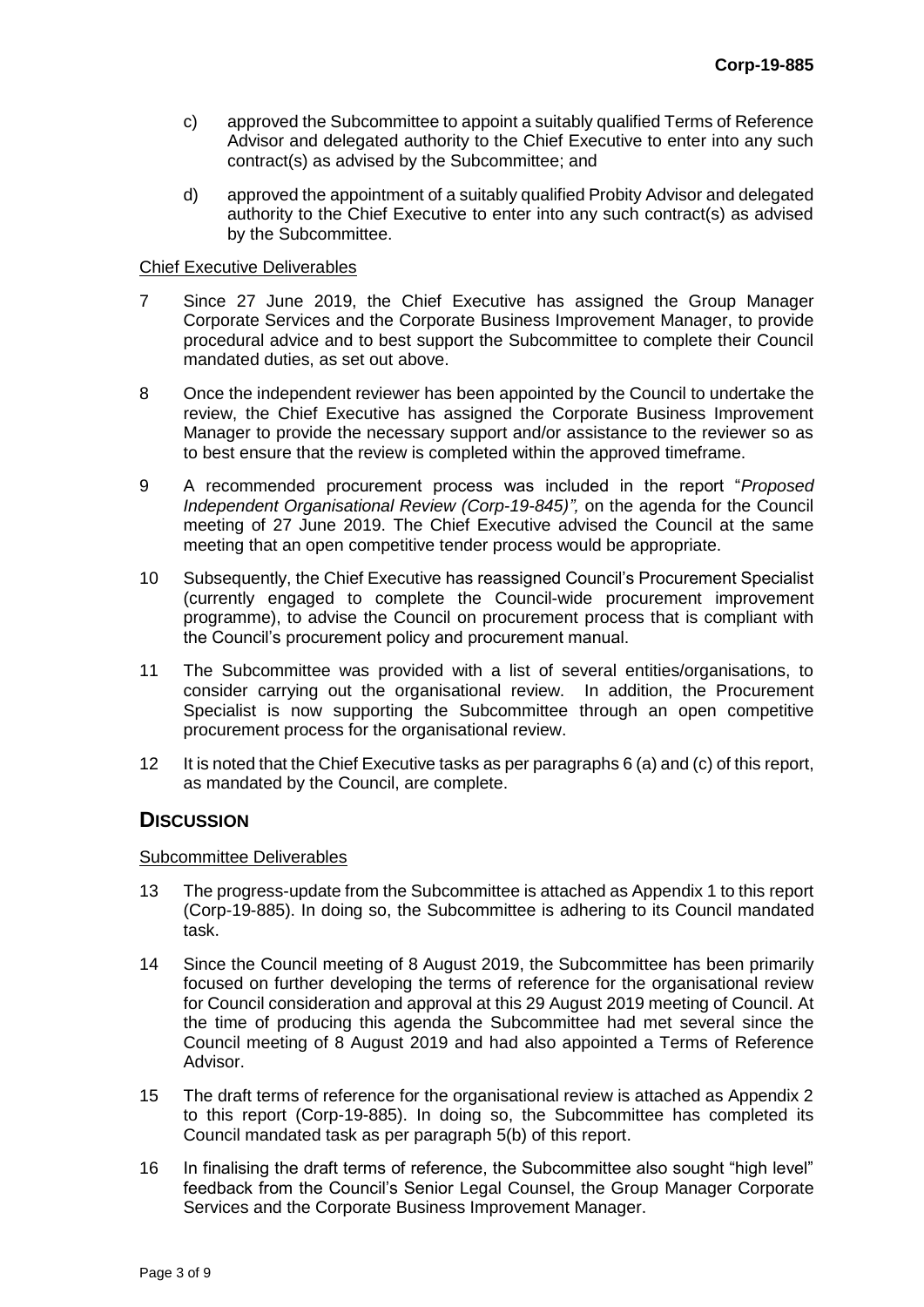## Policy considerations

17 There are no policy considerations arising directly from the report.

### Legal considerations

18 Both the Subcommittee and the Council are utilising expert resources to assist them with this organisational review.

### Financial considerations

- 19 There is no funding for this organisational review in the 2019/20 Annual Plan and the Subcommittee has no financial delegation.
- 20 As already noted, the Council approved the Subcommittee to appoint a Terms of Reference Advisor and a Probity Advisor. To achieve these appointments, the Council authorised the Chief Executive to reassign \$10,000 (plus GST), from the 2019/20 economic development budget for the Major Events Feasibility Fund.
- 21 The organisational review will include the total costs of the Independent Reviewer, the costs of the Procurement Advisor, the Probity Advisor and the Terms of Reference Advisor. Council Officer(s) and Elected Member costs associated with this review are already budgeted for in the 2019/20 Annual Plan and will not be included in the total costs of the organisational review.

| <b>Total Direct Costs</b>               | as at 23 August 2019<br>excl. GST | <b>Total Estimated</b><br>Costs excl. GST |
|-----------------------------------------|-----------------------------------|-------------------------------------------|
| Procurement advisory services           | \$17,438                          | \$20,000                                  |
| Probity advisory services               | \$1,820                           | \$15,000                                  |
| Terms of reference advisory<br>services | \$15,000                          | \$15,000                                  |
| <b>Independent Review Costs</b>         | \$Nil                             | \$120,000                                 |
| Total                                   | \$34,258                          | \$170,000                                 |

22 The table below shows the total estimated direct costs of the organisational review at the time of writing this report.

- 23 The exact total costs of the Procurement, Terms of Reference and Probity Advisors are unknown. They are entirely dependent on the degree of advice given to and the level of involvement required from the Subcommittee.
- 24 Following preliminary dialogue with three market participants, based on the Terms of Reference as set out in paragraph 4 above, the independent reviewer is estimated to cost approximately \$120,000 plus GST at this stage.
- 25 As a minimum, a further \$160,000 needs to be reassigned from the 2019/20 Annual Plan budget to cover the total estimated costs of the organisational review.
- 26 Council Officers have identified a further \$175,000 of 2019/20 Annual Plan budget that could be reassigned to help fund the total estimated costs of the independent organisational review. These are discussed separately below.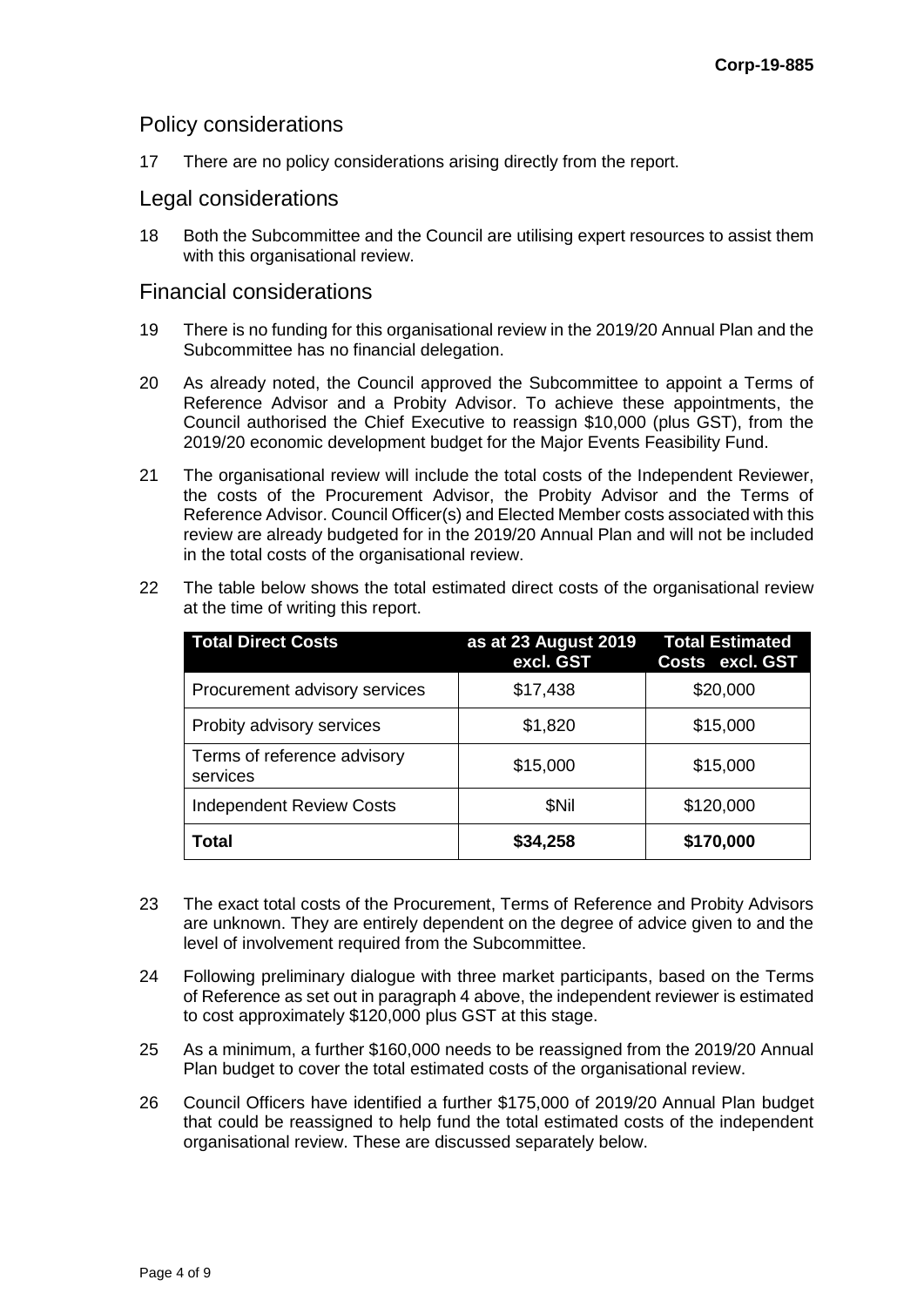- 27 Given the procurement specialist has been reassigned from the Procurement Improvement Programme, Council Officers suggest that up to \$25,000 plus GST is reassigned from the Procurement Improvement Programme budget in the 2019/20 Annual Plan to help fund the costs of the Procurement Advisor.
- 28 M2PP have agreed to pay Council \$100,000 in lieu of undertaking lining works on several stormwater pipes they installed as part of the overall project. This \$100,000 of additional revenue was not included in the 2019/20 Annual Plan and could be reassigned to help fund the costs of the independent organisational review.
- 29 Council Officers suggest that up to \$30,000 plus GST could be reassigned from the coastal adaptation budget in the 2019/20 Annual Plan to help fund the cost of the independent organisational review.
- 30 Council Officers suggest that up to \$20,000 plus GST could be reassigned from the Districtwide planning budget in the 2019/20 Annual Plan to help fund the cost of the independent organisational review.
- 31 Should further funding for the independent organisational review be required, additional funding from the 2019/20 Annual Budget will need to be identified for Council approval and will be the subject of an additional report.

## 2019/20 Annual Plan budget reassignment risk considerations

#### Procurement Improvements

32 It should be noted that reassigning \$25,000 which is half of the procurement improvement programme budget for 2019/20 will slow down the planned development and implementation of further procurement tools, procedures, strategies and training by at least 6 months, further delaying planned uplifts to council-wide procurement capability and support.

#### M2PP stormwater pipe re-lining (Reassign an unbudgeted \$100,000 of revenue from 2019/20)

33 It should be noted that Council Officers have inspected the pipes and they do not require any remedial work currently, but there are several pipes with small cracks that will need to be monitored over the next 5-10 years.

### Coastal Adaptation

34 It should be noted that reassigning up to \$30,000 of the coastal adaptation budget from the 2019/20 Annual Plan could potentially result in this work progressing slower than planned and/or reducing Council Officers' ability to provide information/ resource to support public participation in the community conversation. In addition, this budget reassignment could also potentially reduce the resource available for the science/technical work necessary for this work.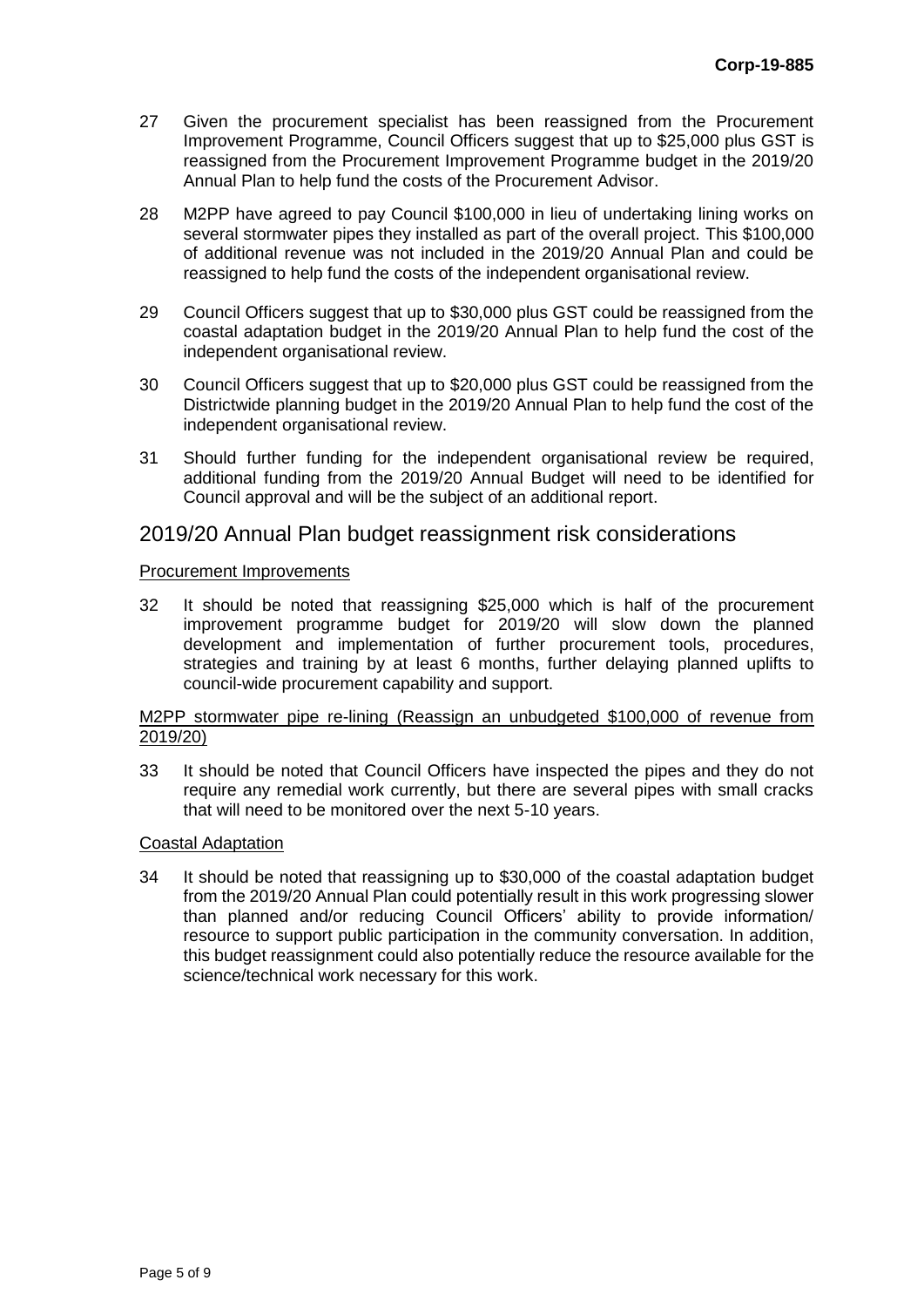#### Districtwide Planning

35 It should be noted that reassigning up to \$20,000 of the districtwide planning budget from the 2019/20 Annual Plan could potentially result in reducing Council Officers' ability to obtain input from technical experts to resolve Proposed District Plan (PDP) appeals and variations. In addition, this budget reassignment could also potentially reduce Council officers' ability to prepare Plan changes ready to progress once the PDP is operative.

#### Business Improvement Work Programme

36 At the time of writing this report, the Business Improvement Work Programme is on track. Once the independent reviewer has been appointed, potentially the business improvement work programme may be slowed down, particularly if the Corporate Business Improvement Manager is required to substantially support and assist the independent reviewer.

### Tāngata whenua considerations

37 The ART Confederation has appointed Mahina-a-rangi Baker as their mana whenua representative to the Subcommittee.

## Significance and Engagement

## Significance policy

38 This matter has a low level of significance under Council's Significance and Engagement Policy.

## **Publicity**

39 Given the public knowledge of the review, the Subcommittee and/or the Council should consider whether it wishes to issue a media advisory.

## **RECOMMENDATIONS**

- 40 That the Council notes the progress update from the Subcommittee as provided in Appendix 1 to this report (Corp-19-885).
- 41 That the Council considers and approves the Subcommittee's draft terms of reference for the independent organisational review as provided in Appendix 2 to this report (Corp-19-885).
- 42 That the Council notes there is no funding for this organisational review in the 2019/20 Annual Plan and at the time of writing this report (Corp-19-885), the total estimated costs of the independent organisational review is \$170,000 plus GST.
- 43 That the Council authorises the Chief Executive to reassign up to a further \$25,000 plus GST from the procurement improvement programme budget in the 2019/20 Annual Plan to help fund the costs of the Procurement Advisor.
- 44 That the Council authorises the Chief Executive to reassign up to \$100,000 of unbudgeted revenue in 2019/20, received from M2PP in lieu of undertaking lining works on several stormwater pipes they installed as part of the overall project, to help fund the total estimated costs of the independent organisational review.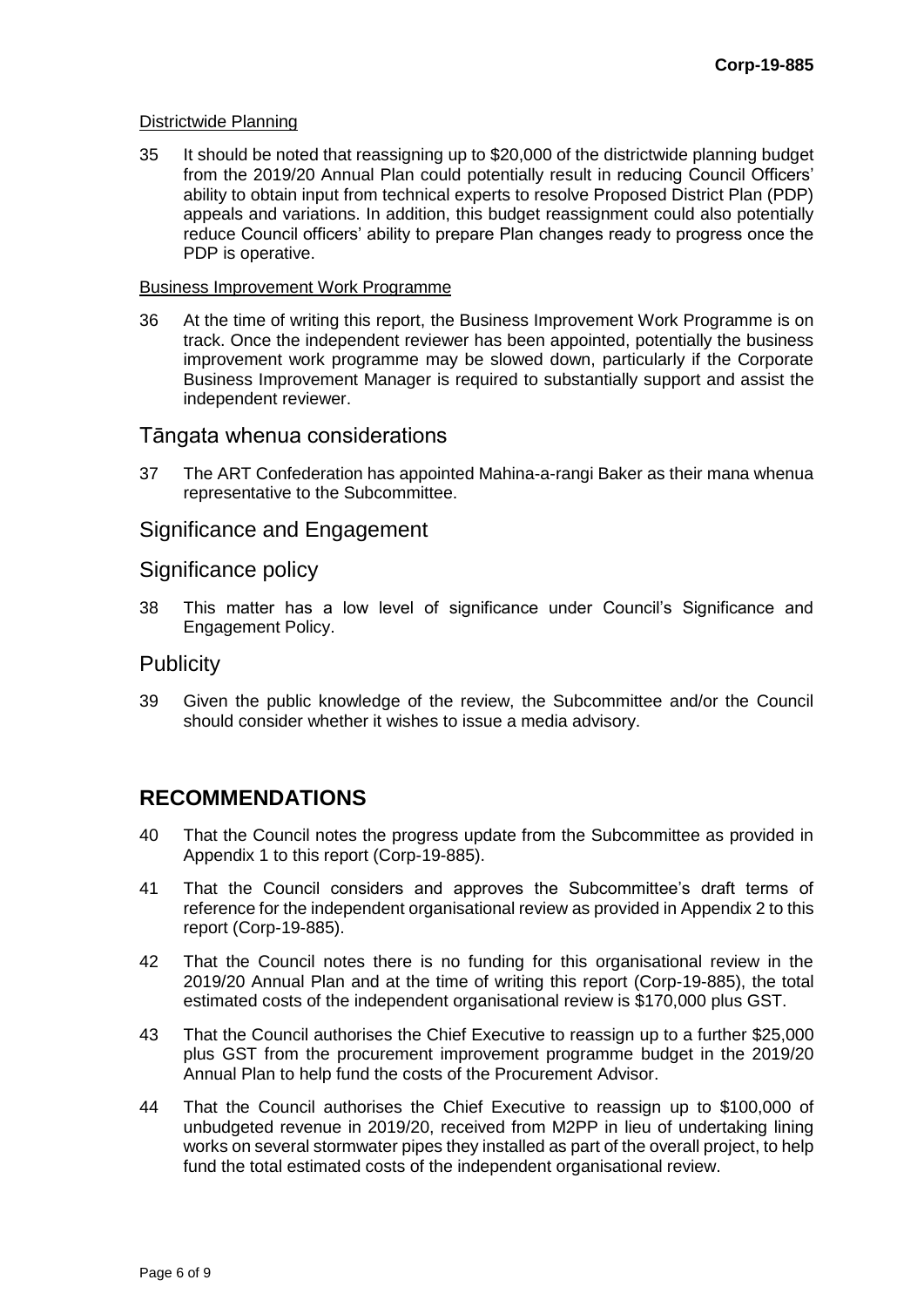- 45 That the Council authorises the Chief Executive to reassign up to a further \$30,000 plus GST from the coastal adaptation budget in the 2019/20 Annual Plan to help fund the total estimated costs of the independent organisational review.
- 46 That the Council authorises the Chief Executive to reassign up to a further \$20,000 plus GST from the districtwide planning budget in the 2019/20 Annual Plan to help fund the total estimated costs of the independent organisational review.
- 47 That the Council notes and accepts the risks identified of reassigning a total of \$175,000 from the 2019/20 Annual Plan budget as noted in this report (Corp-19-885).
- 48 That the Council Notes should further funding for the independent organisational review be required, additional funding from the 2019/20 Annual Budget will need to be identified for Council approval and will be the subject of an additional report.

| <b>Report prepared by</b> | <b>Approved for submission</b> |
|---------------------------|--------------------------------|
|                           |                                |

**Sharon Foss Mark de Haast**

**Business Improvement Manager Group Manager Corporate Services**

**Approved for submission**

**Sean Mallon Group Manager Infrastructure Services**

- Appendix 1 Report-back from the Mayor on the progress of the Independent Organisational Review Subcommittee.
- Appendix 2 Draft Terms of Reference for the Independent Organisational Review for approval by Council.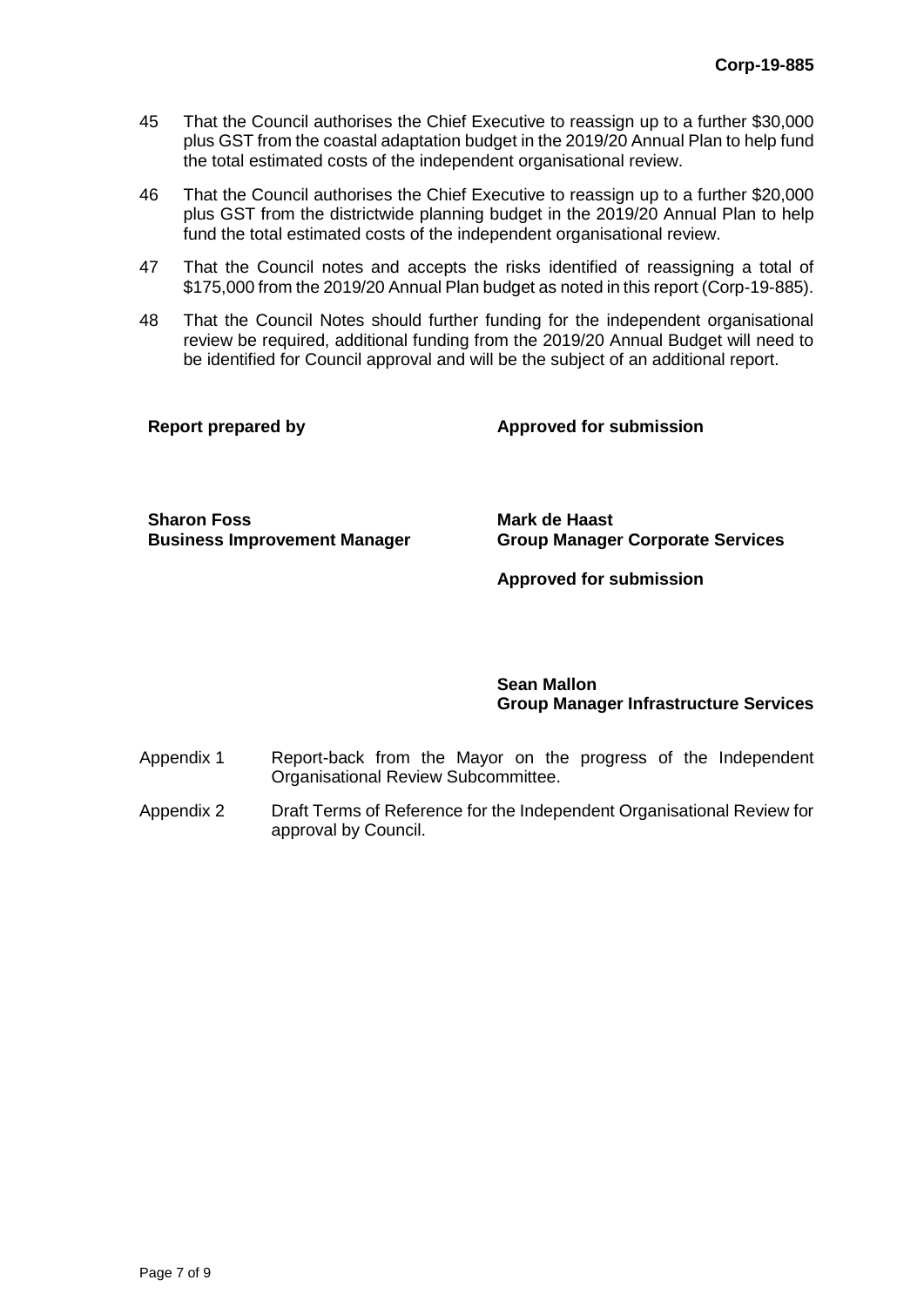# **Independent Organisational Review Subcommittee Report back – 23 August 2019**

| Part One: Update as at 23 August 2019                                                                                                                                                                                                                                                                                                                                               |  |  |
|-------------------------------------------------------------------------------------------------------------------------------------------------------------------------------------------------------------------------------------------------------------------------------------------------------------------------------------------------------------------------------------|--|--|
| The Subcommittee has                                                                                                                                                                                                                                                                                                                                                                |  |  |
| 1. Held 6 meetings - 16 <sup>th</sup> July and 25 <sup>th</sup> August: 8 <sup>th</sup> , 9 <sup>th</sup> , 14 <sup>th</sup> and 15 <sup>th.</sup>                                                                                                                                                                                                                                  |  |  |
| 2. Confirmed - Mahina-a-rangi Baker as the Mana Whenua representative from the ART<br>Confederation on the Subcommittee.                                                                                                                                                                                                                                                            |  |  |
| 3. Confirmed - a change to the role of the procurement specialist from Procurement<br>Leader to Procurement Advisor and completed new Conflict of Interest and Declaration<br>forms.                                                                                                                                                                                                |  |  |
| 4. Informed - Elected Members of progress to date: an email from the Mayor on 7 July<br>2019; provided a report to Council on 8 August "Independent Organisational Review<br>Subcommittee Report Back (Corp-19-862)"; and this report (CORP-19-885).                                                                                                                                |  |  |
| Terms of Reference Advisor - Agreed the need for an independent advisor to assist the<br>5.<br>Subcommittee to further develop the terms of reference for the organisation review.<br>Following Council approval, the advisor was appointed and the draft terms of reference<br>for Council consideration and approval are outlined in Appendix 1 to this report (CORP-<br>19-885). |  |  |
| 6. Probity Advisor - Agreed the need to appoint a Probity Advisor to act as an auditor<br>ensuring that the correct procurement process is being followed. The Probity Advisor<br>will be involved up until the award of the contract of the independent reviewer.                                                                                                                  |  |  |
| Following Council approval, the Probity Advisor was appointed and has met with the<br>Procurement Advisor and GM, Corporate Services.                                                                                                                                                                                                                                               |  |  |
| 7. Requested and had approved an additional Council meeting to be held on the<br>10 October 2019 to accommodate the Subcommittee's work programme.                                                                                                                                                                                                                                  |  |  |
| Confirmed dates for meetings associated with the Procurement Process.<br>8.                                                                                                                                                                                                                                                                                                         |  |  |